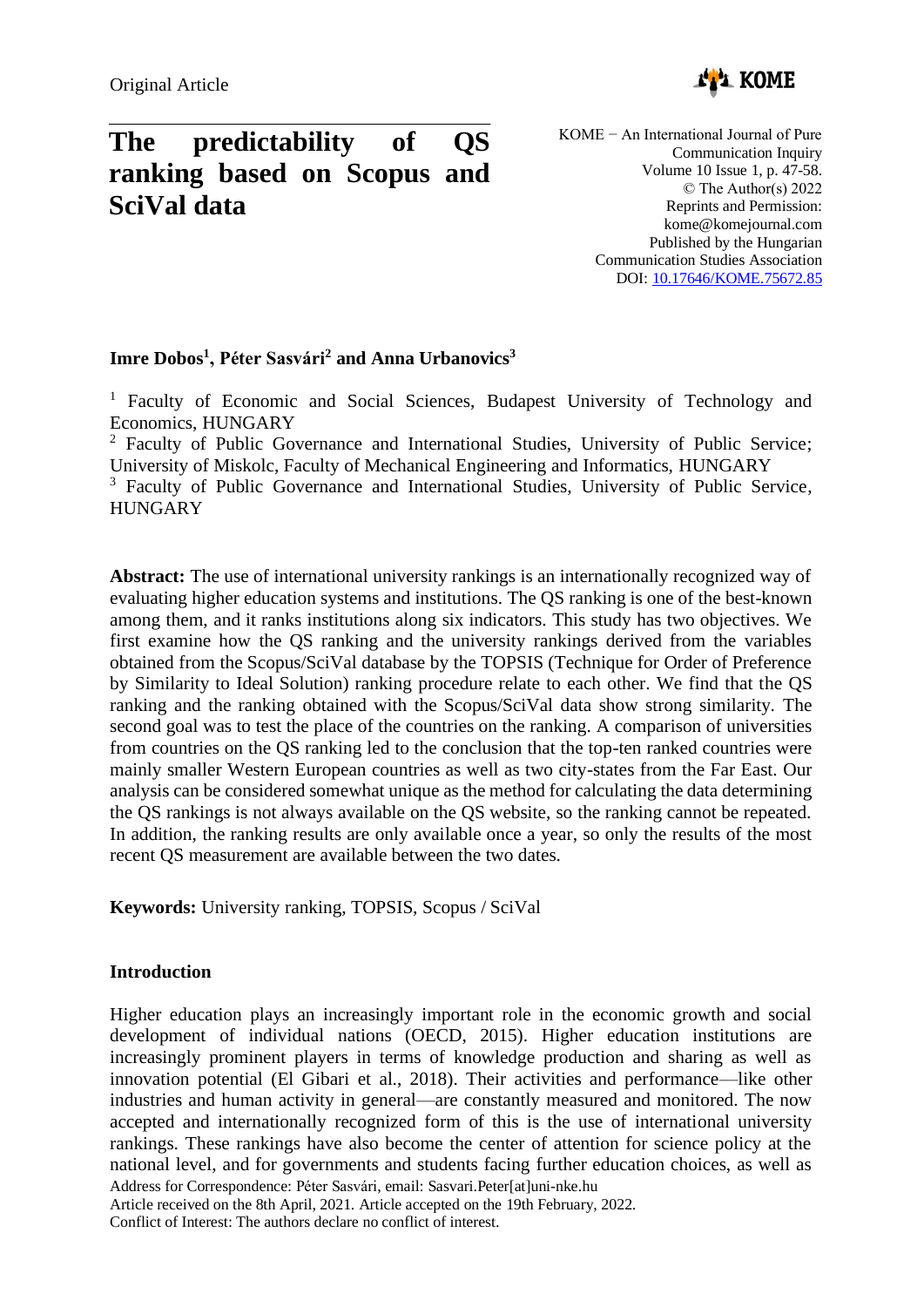the media (Johnes, 2018). At the same time, we can see how higher education institutions strive to meet the measure of "excellence" defined by these relative performance measurement tools (the institutions are compared to each other), often significantly transforming their mission and scope of activities (Daraio et al., 2015).

## **The three major international university rankings and their indicators**

Three rankings stand out internationally, providing a strong reputational source for the universities listed. These are global rankings focusing primarily on research performance rather than education. The world's leading universities are annually scored and ranked on these global rankings, namely UK's Times Higher Education (THE) World University Rankings, Quacquarelli Symonds' (QS) World University Rankings starting in 2004, and Academic Ranking of World Universities (ARWU) starting from 2003. These rankings show slight differences in terms of the indicators they use for measuring overall academic performance.

|                | <b>QS World University Rankings-</b>                           |                                                              | <b>World University Rankings (THE)-</b>                                     |               |  |  |  |  |
|----------------|----------------------------------------------------------------|--------------------------------------------------------------|-----------------------------------------------------------------------------|---------------|--|--|--|--|
| Num-           | <b>Methodology</b>                                             |                                                              | <b>Methodology</b>                                                          |               |  |  |  |  |
| ber            |                                                                | $\frac{0}{0}$                                                |                                                                             | $\frac{0}{0}$ |  |  |  |  |
|                | <b>Metric</b>                                                  | weigh-                                                       | <b>Metric</b>                                                               | weigh-        |  |  |  |  |
|                |                                                                | ting                                                         |                                                                             | ting          |  |  |  |  |
| 1              | <b>Academic Reputation</b>                                     | 40                                                           | Teaching                                                                    | 30            |  |  |  |  |
| $\overline{2}$ | <b>Employer Reputation</b>                                     | 10                                                           | Research                                                                    | 30            |  |  |  |  |
| 3              | <b>Faculty/Student Ratio</b>                                   | 20                                                           | Citations                                                                   | 30            |  |  |  |  |
| $\overline{4}$ | Citations per faculty                                          | 20                                                           | International outlook                                                       | 7,5           |  |  |  |  |
| 5              | <b>International Faculty</b>                                   | 5                                                            |                                                                             |               |  |  |  |  |
|                | Ratio                                                          |                                                              | Industry income                                                             | 2,5           |  |  |  |  |
| 6              | <b>International Student</b>                                   | 5                                                            |                                                                             |               |  |  |  |  |
|                | Ratio                                                          |                                                              |                                                                             |               |  |  |  |  |
|                |                                                                |                                                              | <b>ShanghaiRanking's Academic Ranking of World Universities Methodology</b> |               |  |  |  |  |
|                | (ARWU)                                                         |                                                              |                                                                             |               |  |  |  |  |
| 1              |                                                                | Alumni of institution winning Nobel Prizes and Fields Medals |                                                                             |               |  |  |  |  |
| $\overline{2}$ | Staff of an institution winning Nobel Prizes and Fields Medals |                                                              |                                                                             |               |  |  |  |  |
| 3              | <b>Highly Cied Researchers</b>                                 |                                                              |                                                                             |               |  |  |  |  |
| $\overline{4}$ |                                                                | Papers published in Nature and Science                       |                                                                             |               |  |  |  |  |
| 5              |                                                                |                                                              | Papers indexed in Science Citetion Index Expanded and Social                | 20            |  |  |  |  |
|                | <b>Science Citation Index</b>                                  |                                                              |                                                                             |               |  |  |  |  |
| 6              | Per capita academic performance of an institution              |                                                              | 10                                                                          |               |  |  |  |  |

*Table 1. Indicators and Weights for QS, THE and ARWU*

*Source: QS World University Rankings – Methodology, World University Rankings 2022: methodology, https://www.shanghairanking.com/methodology/arwu/2021*

Following the overview of the chosen rankings' indicators, we should compare them in order to put them in context. The most important difference between these rankings is where they gather their bibliometric data from that are related to research performance indicators. The QS and THE rankings are based on the Scopus, while the ARWU is based on the Web of Science. Marginson (2005) points out that the ARWU is the most numeric ranking using a very simplified, research performance oriented and transparent methodology. In parallel with this, the QS and THE rankings take a wider variety of aspects into account, also measuring the prestige of a given university through questionnaires, the quality of education, as well as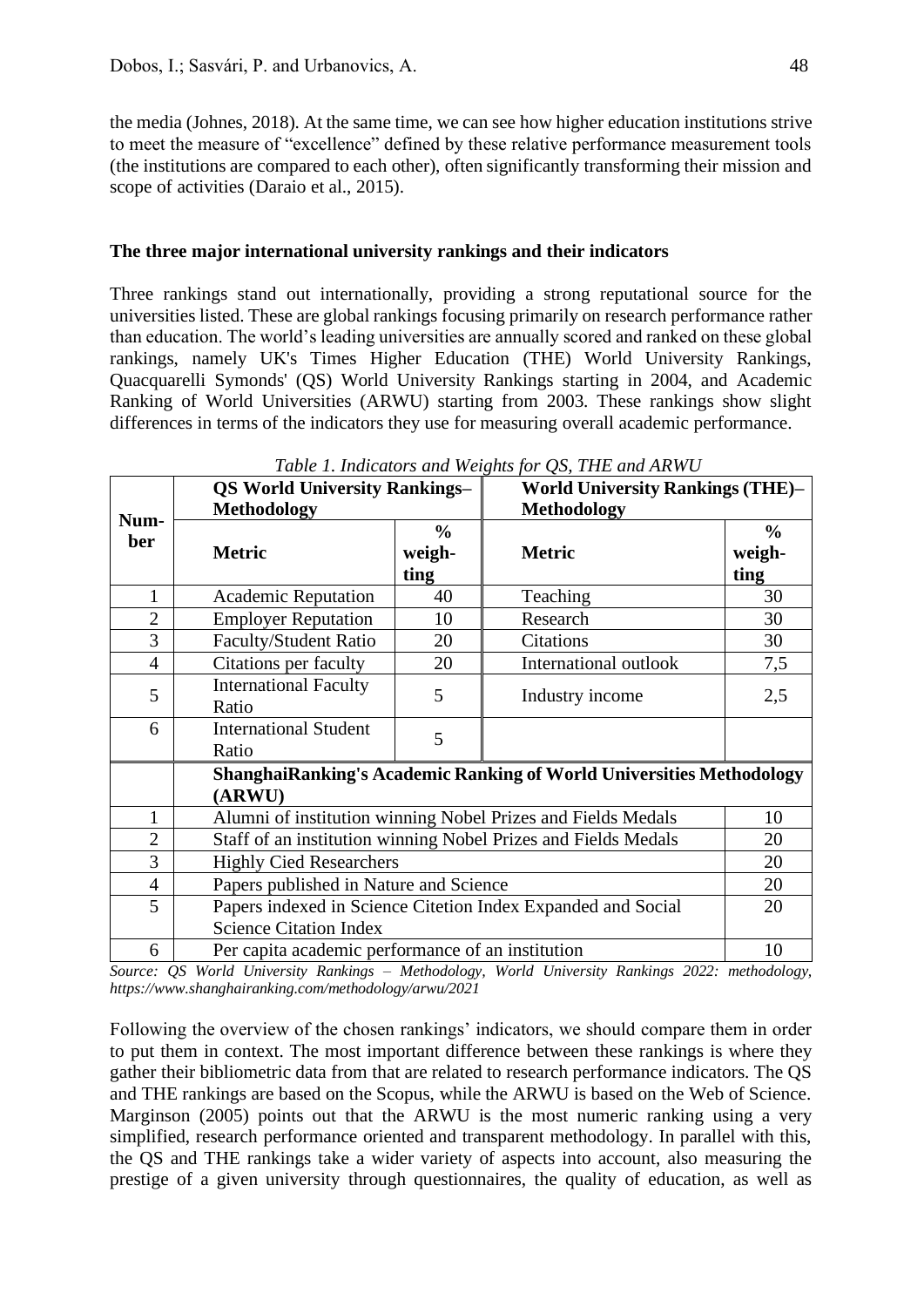relations with industry. Due to the methodological background, the ARWU ranking is more suitable for STEM (science, technology, engineering and mathematics) oriented universities, while the other two are good benchmarking tools for universities identifying their primary profile in the field of social sciences and arts and humanities. Nevertheless, studies found significant correlations and similarities between the ranking results (Shebatta & Mahmood, 2016; Aguillo et al., 2010).

#### **Indicators used for measuring the impact of research in the rankings**

The research pillar is a constituent element in all of the three major international rankings, however, they are presented to a varying degree and measured by using different indicators. The QS and THE rankings incorporate research pillars not only by bibliometric data but also by applying surveys or questionnaires. In the QS ranking, two of the indicators deal with the research performance: academic reputation measured by survey which accounts for 40 percent of the total score, and the citations per faculty, which is measured by the total number of citations received by all papers produced by a given institution throughout a five-year period divided by the number of faculty members at that institution. As there are significant differences regarding the number of citations among the disciplines, the QS ranking uses normalized citation numbers (QS Top Universities, 2021). The THE ranking calculates the research output within two of its pillars, namely the research accounting for 30 percent of total score and the citations pillar accounting for 30 percent of the total score. The research pillar includes the indicators of reputation survey, research income, and research productivity, while the citations pillar includes the citations indicator. The ARWU ranking is mostly centered around measuring research performance, focusing on the bibliometric data, incorporating the indicator of quality of faculty, which is based on the number of Nobel Prizes awarded and Fields Medallists faculty members, highly cited researchers, and the research output based on the number of papers published in the Nature or Science journals, and the number of papers listed in the Web of Science Citation Index-expended or the Social Sciences Citation Index. These indicators combined together account for 80 percent of the total score.

Of the three main missions: research, education, and industrial knowledge sharing (Laredo, 2007), international rankings focus primarily on research, and thus clearly promote the strengthening of the research aspect in the profile of institutions. The emphasis being put on the research pillar is also observed by Demeter (2019) who investigates academic productivity and academic capital, stating that peer-reviewed articles have become the most significant "currency of business".

#### **Predicting the positions in the QS World University Rankings**

In our study, our aim is to investigate the QS World University Rankings from the perspective of the research output of the institutions measured.

As it has been demonstrated in the tables presenting the methodology of the rankings, in the QS ranking, academic reputation accounts for 40 percent of the total score, followed by 20 percent for the faculty/student ratio, 20 percent for citations per faculty, 10 percent for employer reputation, 5 percent for international student ratio and 5 percent for international staff ratio. This shows that a total of 60 percent is directly related to the research output of the university. Our research question was triggered by Johnes' (2018) study, which examines the varieties of indicators used by the different national and global university rankings. He points out the difficulties of getting a consistent overview on the universities' performance from a set of very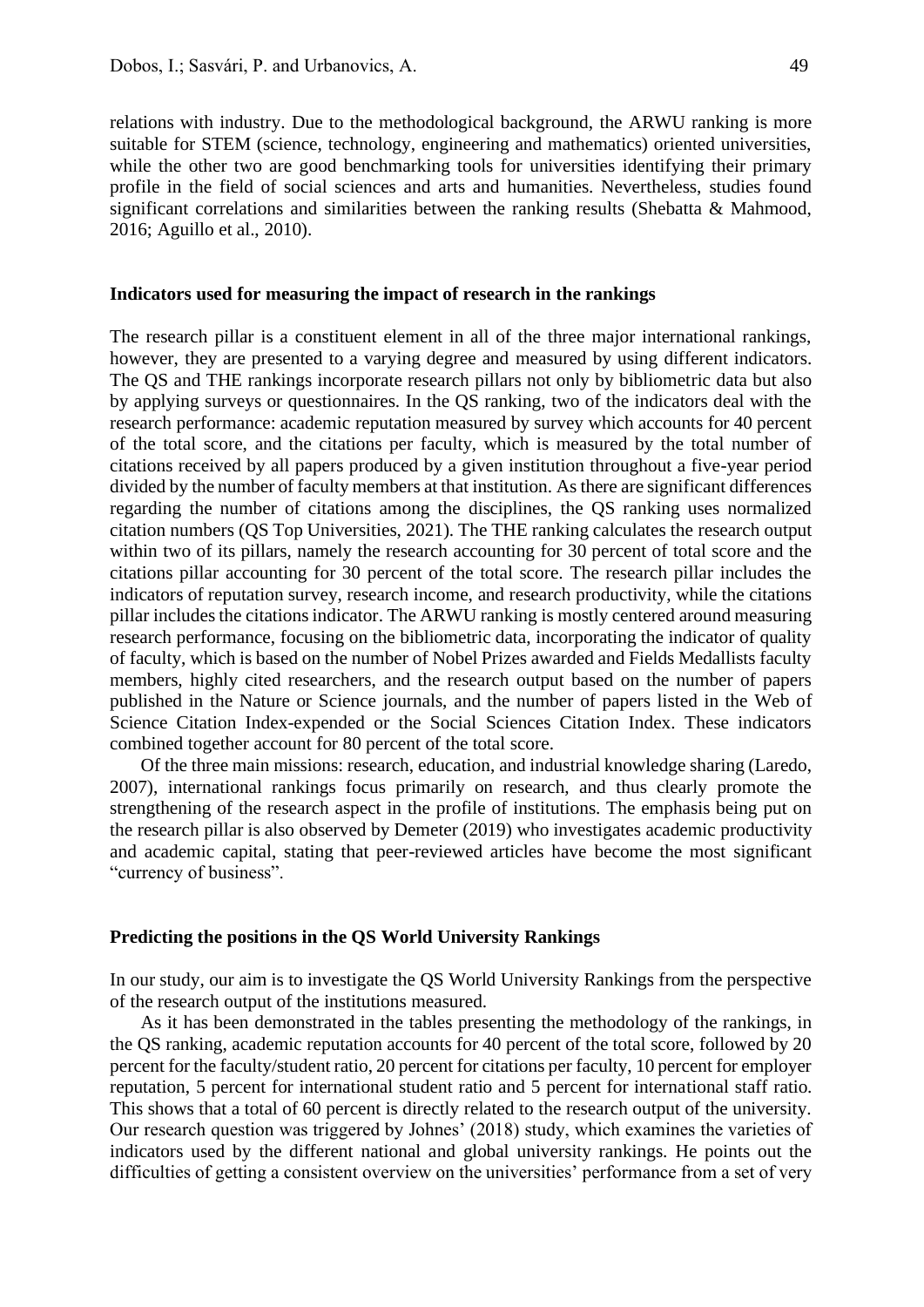different indicators. He builds this statement on the 10 indicators of The Complete University Guide (2018), including the entry standards, student satisfaction, research assessment, research intensity, graduate prospects, student-staff ratio, academic services spending, facilities spending, good honours and degree completion. He proves that although the majority of indicators are highly correlated, there are 12 pairs which do not correlate at a conventional level of significance. This leads to the consequence that it is important to pay attention to the indicators in which a given university stands out with high scores, because they do not necessarily reflect the good teaching or research performance of the university. According to Johnes' results, universities reaching high scores in soft indicators such as employer reputation would reach high positions in the ranking even without reaching high scores in other indicators such as citations per faculty.

As a reflection to the problem brought up by Johnes, we offer a thought experiment and an analysis closely related to it. We ask whether it is possible to carry out an analysis that is able to predict the final positions of universities in the rankings to a reliable degree even before they are officially published. If so, how accurate can it be? Our choice has fallen on the QS World University Rankings for two main reasons. The data obtained for our analysis should be identical to the dataset used by the official QS rankings in order to fulfil the requirement of comparability, even if we know that the exact calculation algorithm is not available. As we have full access to the services of Scopus/SciVal, it seemed to be the most reasonable option. The other reason is that this ranking seems to be the most promising to put Johnes' results to the test, as the QS World University Rankings contains the highest share of soft indicators. In other words, our aim is to examine how accurately the final, official ranking can be predicted, leaving soft indicators out of the equation and solely concentrating on research and citation data. Thus, our analysis deals with the publication activity and citation metrics related to the six pillars.

In the paper, we investigate several questions, most importantly whether we can predict the QS ranking based only on the data extracted from the SciVal software. Besides this, we analyze the accuracy of this prediction, as well as to what extent the accuracy of the prediction depends on the raw data or ratios. In our paper, we assume that the data obtained from the SciVal software allow us to establish the ranking of the universities. Demeter (2018) in his paper emphasizes the internationally recognized journal lists – including the Scopus and by this indirectly the SciVal being a database built upon raw data originating from the Scopus – are key influencers of the university rankings. As we made a reference to it above, the QS World University Rankings calculates its research output pillar based on the Scopus database, so universities target to reach high scholarly output indexed in this database to arrive in higher ranks. This guarantees them better chance to attract talented international students and the best performing scholars. Demeter and Tóth (2021) state that research intensive universities gain their reputational capital through their research output indexed in internationally recognized citation databases including Scopus. Considering the role of research output regarding the rankings, we assume that publishing activity and its impact may also properly approximate university rankings with the rest of the pillars not taken into account. To prove this, we use university-specific data from the already mentioned SciVal database. We only examine universities that are included in the QS 2021 list.

The ranking established from the publication data was calculated using the TOPSIS method, based on two selected six-variable databases. For the sake of comparability, we had to break down the QS ranking between universities with the same rank, for which we took these institutions into account with the average of their ranks.

After these introductory chapters, the next chapter discusses the process of database compilation. We then compare the TOPSIS rankings obtained from the two six-variable databases (raw data and the ratio) and compare the three rankings with Kendall's  $\tau$ -b rank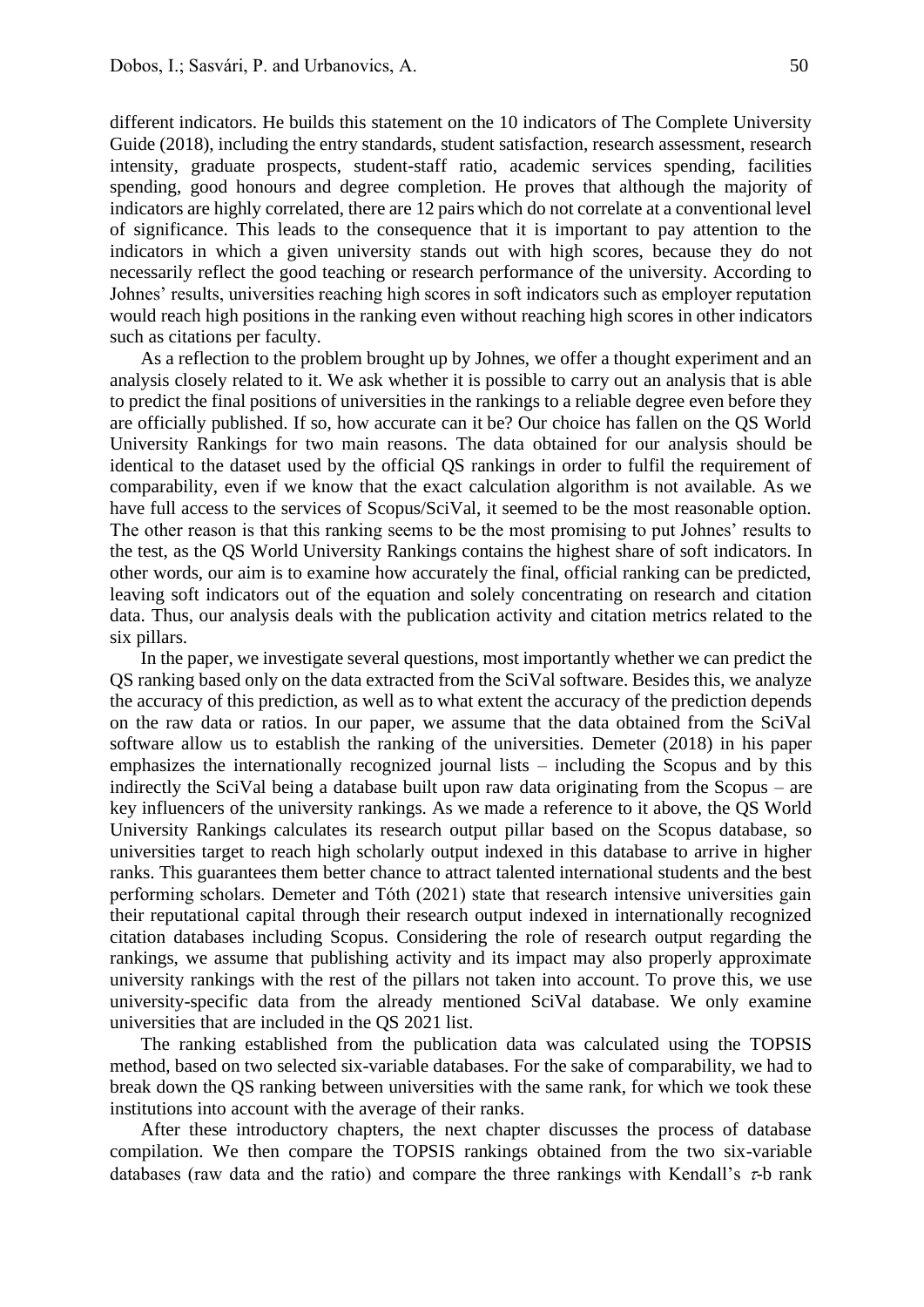correlation. In the last part, following the analysis on the two databases, we review the positions of the countries in the ranking.

#### **Compilation of databases**

We set out to work by compiling the database. We used basic variables in the analysis, 5 of which were taken from the SciVal database, while the sixth was taken from the official websites of the examined institutions. Our variables, and our raw data show the status as it was in 2019. The basic variables extracted from SciVal are:

- number of publications (*PUBL*),
- number of citations (*CIT*),
- number of authors (*AUT*),
- the five-year Hirsch index between 2015 and 2019 (*H5-I*) and
- the Field-Weighted Citation Impact (*FWCI*).

The field-weighted impact *(FWCI)* indicator shows the citation attractiveness of the publications from researchers working at a given university in a summarized form. FWCI is suitable for measuring the citation attractiveness of publications both in similar and different discipline areas because it shows a normalized value. FWCI is only available in the Scopus and SciVal databases, a value above 1 indicates that the citation attractiveness of a given publication is higher than other publications that provide a basis for comparison. A description of the indicator can be found in studies by Elsevier (2019) and Purkayastha et al. (2019).

The sixth variable, which refers to the staff of the institutions, was extracted from the official website of the QS ranking. As the authors of the publications do not necessarily teach, or vice versa, many lecturers also do research, we also determined the number of professionals employed by a university:

- the total number of teaching and research staff (*AFS*).

We used these six variables and indicators as the starting point of our study. For further examinations, we created six ratios along the basic variables, which are as follows:

- proportion of authors to all teaching and research staff (*AUT / AFS*),
- number of publications per author (*PUBL / AUT*),
- number of citations per author (*CIT / AUT*),
- number of citations per publication (*CIT / PUBL*),
- the number of publications per lecturer or researcher (*PUBL / AFS*) and
- number of citations per lecturer or researcher (*CIT / AFS*).

The newly-introduced variables are seen as relative indicators. Three of them show the weight of the citations per researcher as well as per publications. The remaining three indicators illustrate publications for researchers and faculty. Thus, these indicators summarize the attractiveness of the citations and the proportion and effectiveness of the research staff.

Using the two databases (basic variable and ratio-based), we formed two rankings and examined how the resulting rankings related to the QS 2021 indicator. It was also necessary to determine the missing values for our analysis. Missing values were calculated using the SPSS26 program. The SPSS program offers several methods for calculating the missing value; we chose the method in which the system takes the mode of the top and bottom value of the nearest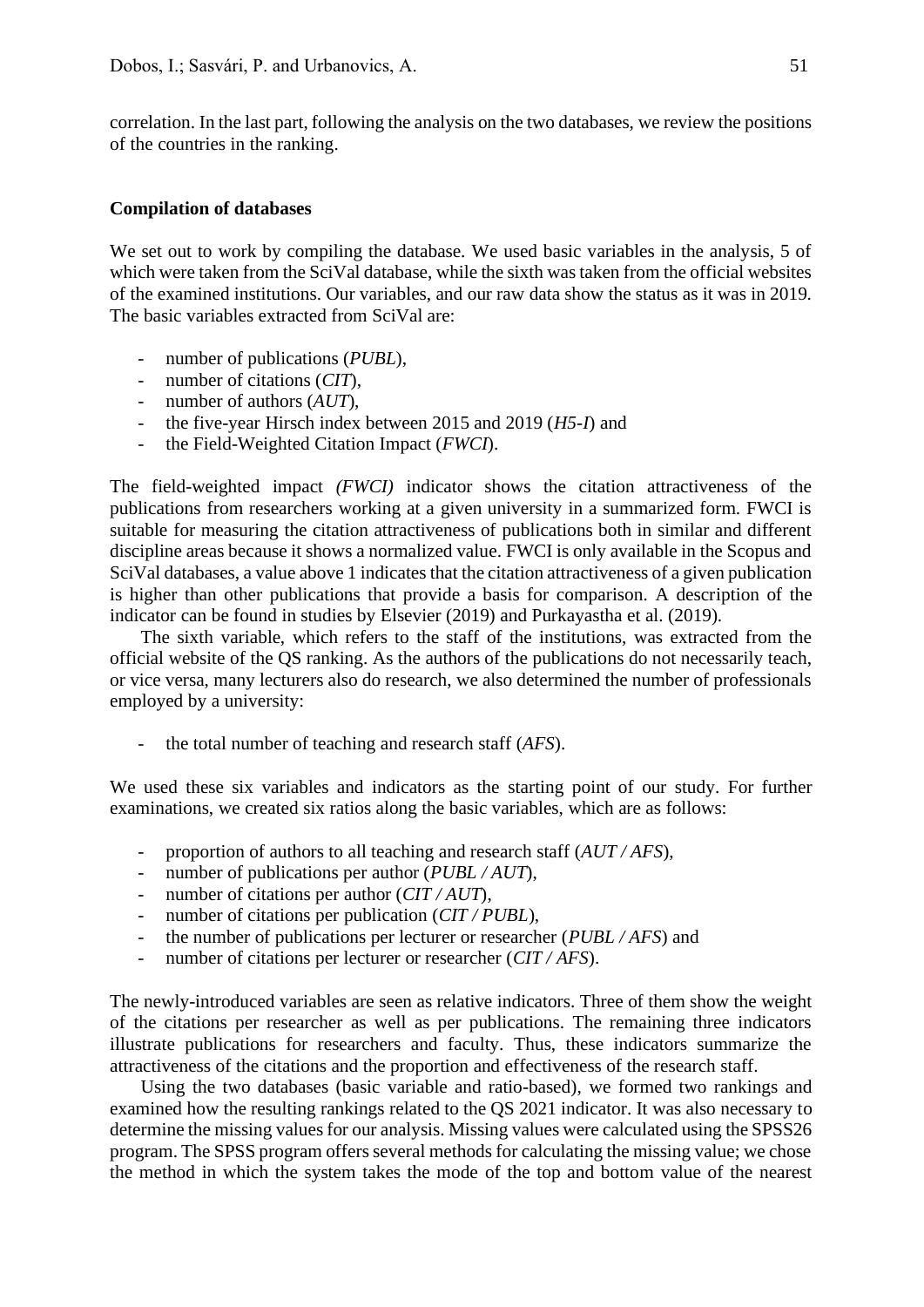missing value. We were able to use this method because the examined institutions had already been in the ranking according to QS ranking indicators.

## **Comparison of the QS 2021 ranking and the rankings determined based on basic data and ratios**

The TOPSIS method was used to determine the ranking based on basic data and ratios. We used the version of the TOPSIS method which determines weights endogenously from the data. In other words, this is the entropy-based method of weight determination. The methodology of the actual calculation is briefly presented below.

The TOPSIS ranking procedure first normalizes the available basic data. The purpose of normalization is to eliminate size differences between each criterion. There are several methods for normalization, for instance transforming the data to [0,1] intervals or shortening them to a circle with a unit radius, that is, the Euclidean distance with a unit radius. The normalized decision matrix is then weighted with a weight vector. In order to select the weight vector, there are three basic methods to choose from: subjective weight given exogenously, objective weight derived from the decision matrix, and finally an integrative method achieved by combining the former two methods. In our case, we chose weights by finding the objective weight. In the course of finding the objective weight, the criteria are multiplied by the weights first, then we determine the best or ideal point in the space of the criteria for each criterion in the new matrix, and the anti-ideal or nadir point. We then determine the distance from each ideal and nadir point for each decision-making unit (DMU). If a DMU is close to the ideal point, its distance from that is close to zero, while its distance from the nadir point will then be close to the distance of the two awarded points. The essence of the method is that the two distances form a quotient. If the DMU is close to one, it is considered good, whereas if the DMU quotient is close to zero, it will fall to the nadir point. close to the DMU.

*In the first step*, we normalize the basic data. Let us assume that the data for variable *i* for each university are contained in the vector **x***i*. Data transformation is as follows:

$$
y_{ji} = \frac{x_{ji} - x_j^{min}}{x_j^{max} - x_j^{min}}, (j = 1, 2, ..., n; i = 1, 2, ..., m),
$$

where the minimum and maximum values of the variable *i* are  $x_j^{min}$  and  $x_j^{max}$ , *n* is the number of universities and *m* is the number of variables/criteria. With this transformation, the values of each variable are converted to a [0,1] interval per university. Let **y** be the value of the new vectors.

In the *second step*, knowing the values of each variable, we use the entropy-based method to determine the weights of the variables (Zou et al., 2006). The equation for the transformation is as follows:

$$
H_i = \frac{-1}{\ln(n)} \cdot \sum_{j=1}^n \frac{y_{ji}}{\sum_{j=1}^n y_{ji}} \cdot \ln \left( \frac{y_{ji}}{\sum_{j=1}^n y_{ji}} \right)_{i,j} (i = 1, 2, \dots, m).
$$

Thus, the weights are as follows:

$$
w_i = \frac{1 - H_i}{n - \sum_{i=1}^m H_i}, (i = 1, 2, \dots, m).
$$

The weighted normalized values are represented by  $z_{ji}$ , which are:  $z_{ji} = w_i \times y_{ji}$ . The ideal and lowest points are then determined using the *zji* values.

Finally, in the *third step*, we determine the efficiency index based on the weighted data using the ideal  $(I_i)$  and lowest  $(N_i)$  points, which are calculated as follows: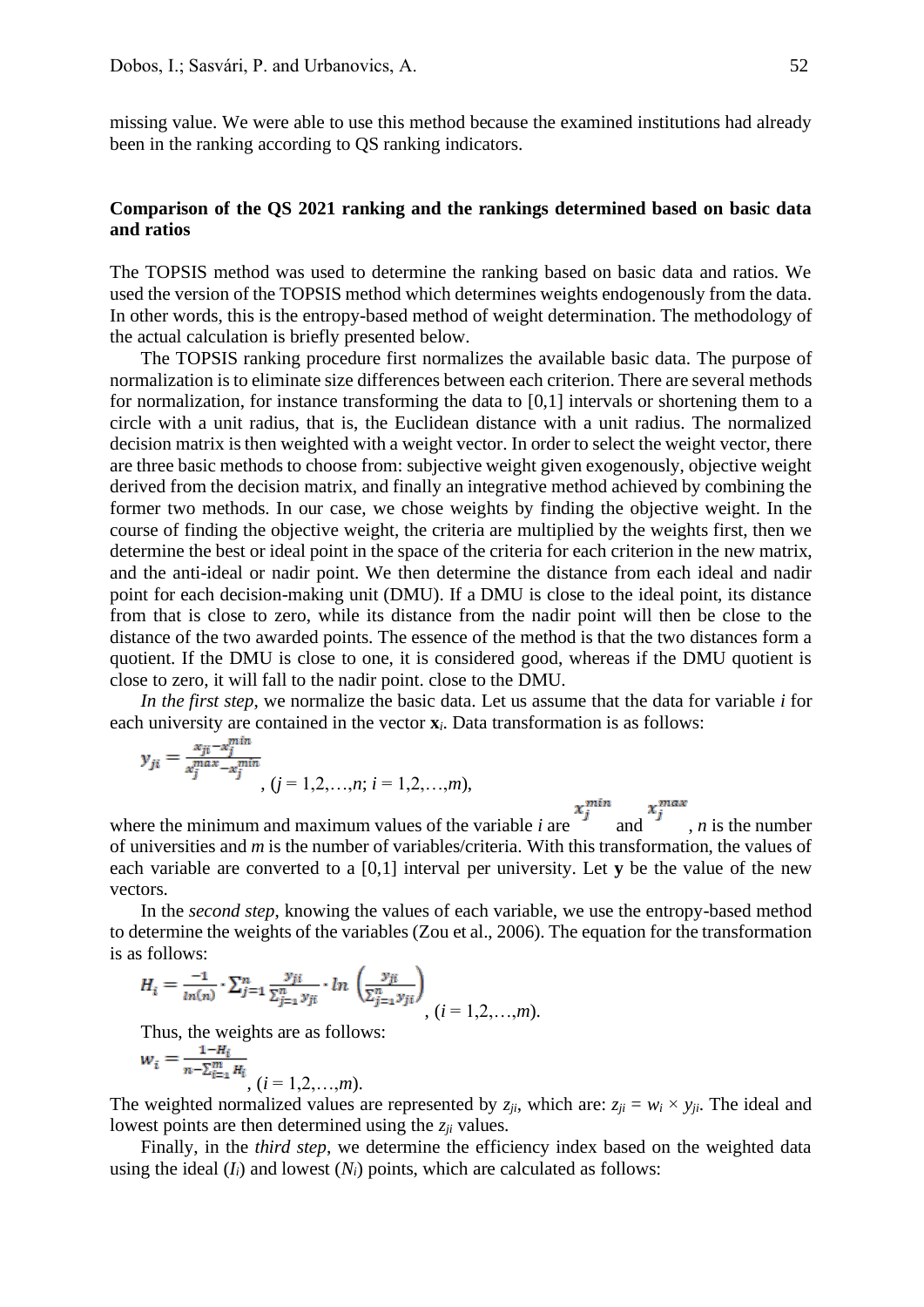$$
I_i = \max_{j=1,2,\dots,n} z_{ji} \ N_i = \min_{j=1,2,\dots,n} z_{ji}
$$
  
(*i* = 1,2,...,*m*).

The distance of university *j* from the ideal and the low point is determined as follows:

$$
d_j^I = \sqrt{\sum_{i=1}^n (z_{ji} - l_i)^2} \ d_j^N = \sqrt{\sum_{i=1}^n (z_{ji} - N_i)^2} \ (j = 1, 2, \ldots, n).
$$

Finally, the last calculation determines the efficiency of TOPSIS *Ej*, which shows the ratio of the distance from the two defined points:

$$
E_j = \frac{d_j^N}{d_j^1 + d_j^N}, (j = 1, 2, ..., n).
$$

After a brief description of the TOPSIS method, we present the results of the calculations performed on the data set. The detailed calculations are beyond the size limits of the present study, therefore it is not possible to discuss them in detail. Objective weights are presented in the two tables below (Tables 2 and 3).

*Table 2. TOPSIS weights of the model calculated using basic data*

| <b>Weights</b><br>0.166<br>0.166<br>0.166<br>0.165<br>v. 171 | 0.166 |
|--------------------------------------------------------------|-------|

Source: Our own editing based on SciVal data

| Table 3. TOPSIS weights of the model determined using ratios |  |  |  |  |  |  |  |
|--------------------------------------------------------------|--|--|--|--|--|--|--|
|--------------------------------------------------------------|--|--|--|--|--|--|--|

|                |       | $AUT/AFS$   PUBL/AUT   CIT/AUT   CIT/PUBL   PUBL/AFS   CIT/AFS |       |       |       |       |
|----------------|-------|----------------------------------------------------------------|-------|-------|-------|-------|
| <b>Weights</b> | 0.168 | 0.159                                                          | 0 167 | 0.170 | 0.167 | 0.169 |

Source: Our own editing based on SciVal data

The three rankings for all the 1003 universities in the QS ranking can be found in the [appendix](http://komejournal.com/files/KOME_of_Dobos_Sasvari_Urbanovics_appendix1) to this study.

Our calculations are carried on by comparing the three rankings using Kendall  $\tau$ -b correlation. This correlation measures the relationship between variables measured on the ordinal scale. The calculation process of this correlation is based on the Kemény distance. (Kemény, 1959) Kendall  $\tau$ -*b* correlation between the three rankings for the 1003 universities is shown in the table below (Table 4). The QS Rankings 2021 Ties list shows the resolution of the original QS ranking, where in the case of ties, the indeterminable ranking is substituted by the average of the sum of the ordinal numbers of the tied universities. It is considered to be a proven method of ordering.

*Table 4. Kendall correlation between the three rankings*

| Kendall $\tau$ -b<br>correlation         |                            | <b>TOPSIS</b> basic<br>data | <b>TOPSIS</b><br>ratios |
|------------------------------------------|----------------------------|-----------------------------|-------------------------|
| <b>QS</b><br>ranking<br><b>2021 Ties</b> | Correlation<br>coefficient | $0.477***$                  | $0.427***$              |
|                                          | 2-sided<br>significance    | 0.000                       | 0.000                   |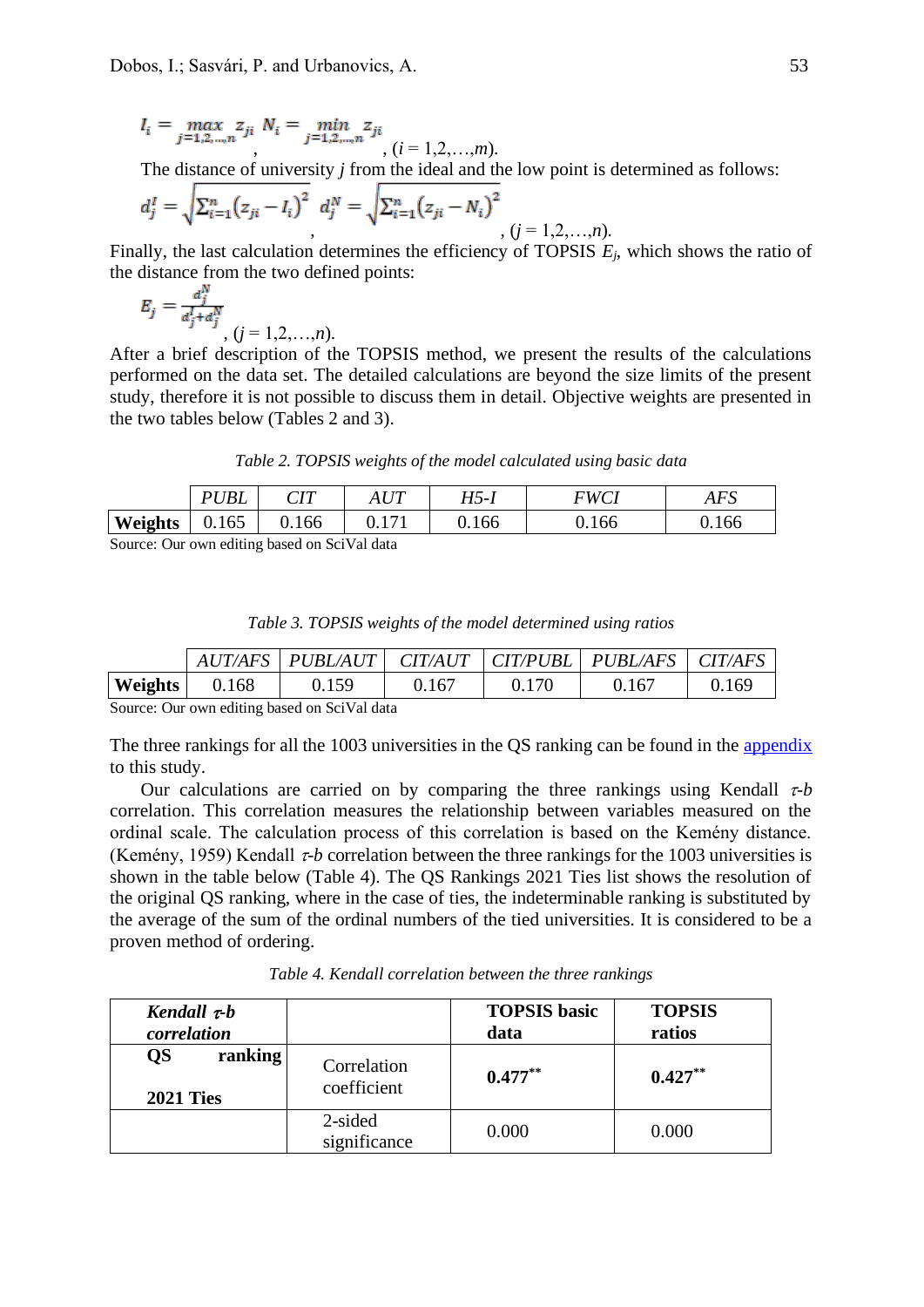| <b>TOPSIS</b> basic<br>data | Correlation<br>coefficient | $0.677***$ |
|-----------------------------|----------------------------|------------|
|                             | 2-sided<br>significance)   | 0.000      |

\*\* 2-sided significance 1%

Source: Our own editing based on SciVal data

In Table 4, it can be observed that the correlations are greater than 0.35, which means that there is a strong correlation, in our case an association, between the three rankings. Although the level of correlation between the TOPSIS rankings obtained from the two databases is not particularly strong, it is significant enough not to be ignored. The overall result is not surprising since the ratios were determined with the data of the basic variables. Having examined the correlations, it is worth taking a look at the positions the countries achieved in each ranking to see whether a similar degree of correlation can be determined.

## **Positions of countries on the QS lists**

Sidorenko and Gorbatova (2014) begin their study with the statement that international university rankings not only measure success but also introduce a huge challenge to higher education players and nations in the pursuit of a better rank. With these performance rankings not only higher education institutions but also entire national higher education systems become measurable, comparable and transparent. In order to establish how accurately this can be done using our method for measurement, we decided to examine the overall ranking of universities in various countries. As it was previously noted, only universities in the QS 2021 list were examined. As a consequence, only those countries were taken into consideration in this part of our analysis that represented themselves in the list by delegating universities to it. First, we examined the average of the rankings of universities in each country by comparing the averages. Our null hypothesis (H0) was that the average of the rankings of the universities of the countries is the same, that is, there is no difference between the universities of the countries. Using the Compare Means tab in the SPSS 26 software, we obtained that our null hypothesis (H0) was not satisfied, meaning that the average of the rankings of the universities of the countries in order is not equal. With this, we accepted hypothesis H1. This result made it possible to compare the means of the three rankings.

Table 5 shows which rankings are on the list. QS Rankings 2021 shows the official ranking given by QS-R. We had to resolve this for all universities because all institutions were tied on the list with other universities. This resolution is contained in the QS Rankings 2021 Ties column. The QS-RD column shows the ranking obtained with the basic data, while the QS-RE column shows the ranking obtained with the ratios. Since the chance of a tie is small with TOPSIS, the positions of the institutions in the ranking calculated with this method are clear. Table 4 also shows the average rank of universities of countries and the three rankings. The average order of the universities in each country was then put in order, which is after the three averages. Finally, we formed the average of the orders, which was then also ranked. This was placed in the last column of Table 5.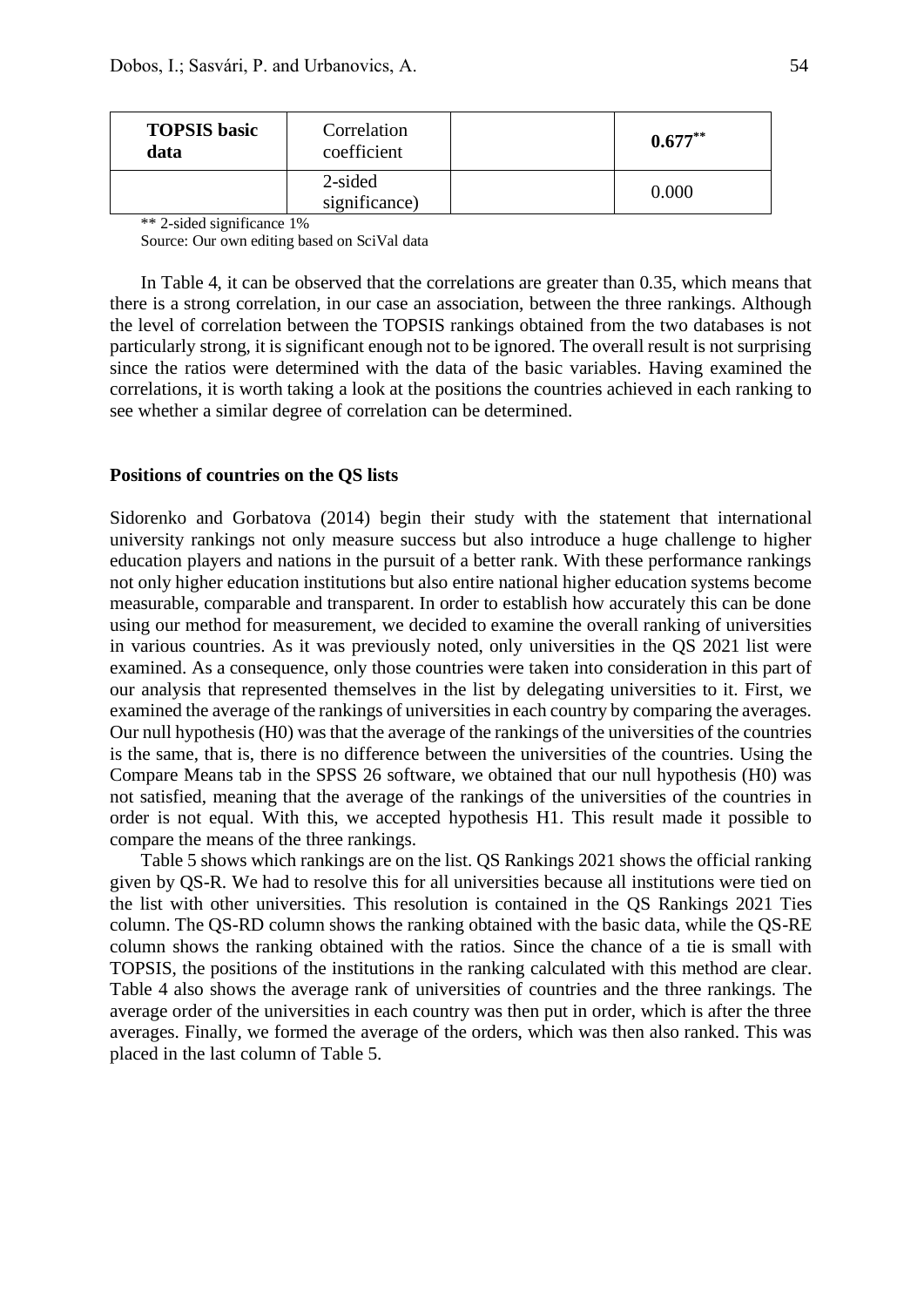*Table 5. Positions occupied by the countries in the ranking*

| <b>Countries</b>          | QS-R                           |                 | QS-RD  |                | <b>QS-RE</b>           |                | Average | Rank           | Number of<br>universities |
|---------------------------|--------------------------------|-----------------|--------|----------------|------------------------|----------------|---------|----------------|---------------------------|
| <b>Netherlands</b>        | 168.385                        | $\overline{2}$  | 189.77 | $\overline{2}$ | 143.92                 | $\overline{4}$ | 2.67    | 1              | 13                        |
| <b>Denmark</b>            | 197.000                        | 6               | 134.40 | 1              | 130.40                 | $\overline{2}$ | 3.00    | 2              | 5                         |
| <b>Switzerland</b>        | 195.950                        | 5               | 215.60 | 6              | 136.60                 | 3              | 4.67    | 3              | 10                        |
| <b>Sweden</b>             | 193.000                        | 4               | 214.88 | 5              | 168.75                 | 5              | 4.67    | $\overline{4}$ | 8                         |
| <b>Singapore</b>          | 180.500                        | 3               | 209.67 | 4              | 231.00                 | 10             | 5.67    | 5              | 3                         |
| <b>Hong Kong SAR</b>      | 150.857                        | 1               | 306.00 | 9              | 218.86                 | 9              | 6.33    | 6              | 7                         |
| <b>Norway</b>             | 271.500                        | 8               | 206.50 | 3              | 237.25                 | 12             | 7.67    | $\tau$         | $\overline{4}$            |
| <b>Belgium</b>            | 298.667                        | 10              | 280.44 | $\overline{7}$ | 186.56                 | $\overline{7}$ | 8.00    | 8              | 9                         |
| <b>Australia</b>          | 372.319                        | 13              | 351.69 | 13             | 235.97                 | 11             | 12.33   | 9              | 36                        |
| <b>Finland</b>            | 357.944                        | 12              | 390.89 | 16             | 270.11                 | 13             | 13.67   | 10             | 9                         |
| <b>Cyprus</b>             | 479.500                        | 24              | 431.00 | 18             | 100.00                 | $\mathbf{1}$   | 14.33   | 11             | $\mathbf{1}$              |
| <b>United States</b>      | 434.745                        | 21              | 291.87 | 8              | 305.88                 | 15             | 14.67   | 12             | 151                       |
| Qatar                     | 245.000                        | 7               | 463.00 | 24             | 271.00                 | 14             | 15.00   | 13             | $\mathbf{1}$              |
| <b>Germany</b>            | 414.678                        | 18              | 322.53 | 10             | 342.47                 | 17             | 15.00   | 14             | 45                        |
| Canada                    | 389.231                        | 15              | 347.08 | 12             | 362.35                 | 18             | 15.00   | 15             | 26                        |
| <b>New Zealand</b>        | 279.063                        | 9               | 477.00 | 27             | 385.63                 | 19             | 18.33   | 16             | 8                         |
| <b>Israel</b>             | 405.750                        | 17              | 450.00 | 22             | 416.00                 | 23             | 20.67   | 17             | 6                         |
| <b>Italy</b>              | 626.681                        | 47              | 338.31 | 11             | 211.64                 | 8              | 22.00   | 18             | 36                        |
| <b>France</b>             | 483.929                        | 26              | 437.96 | 20             | 390.68                 | 20             | 22.00   | 19             | 28                        |
| <b>United Kingdom</b>     | 443.905                        | 23              | 440.86 | 21             | 411.55                 | 22             | 22.00   | 20             | 84                        |
| <b>Macau SAR</b>          | 548.000                        | 33              | 497.00 | 29             | 180.50                 | 6              | 22.67   | 21             | $\overline{2}$            |
| Portugal                  | 523.357                        | 29              | 413.29 | 17             | 446.86                 | 25             | 23.67   | 22             | $\overline{7}$            |
| Austria                   | 391.125                        | 16 <sup>1</sup> | 540.88 | 30             | 475.63                 | 27             | 24.33   | 23             | 8                         |
| China (Mainland)          | 497.422                        | 27              | 367.78 | 15             | 559.53                 | 31             | 24.33   | 24             | 51                        |
| <b>Ireland</b>            | 424.188                        |                 |        |                | 20 479.50 28 459.63 26 |                | 24.67   | 25             | $8\,$                     |
| Georgia                   | 628.000 49 365.00 14 338.00 16 |                 |        |                |                        |                | 26.33   | 26             | $\mathbf{1}$              |
| <b>South Africa</b>       | 556.786                        | 35              | 454.00 | 23             | 443.57                 | 24             | 27.33   | 27             | $\tau$                    |
| <b>Spain</b>              | 523.558                        | 30              | 474.12 | 26             | 527.27                 | 29             | 28.33   | 28             | 26                        |
| <b>South Korea</b>        | 439.483                        | 22              | 586.48 | 33             | 543.93                 | 30             | 28.33   | 29             | 29                        |
| <b>Brunei</b>             | 302.750                        | 11              | 685.50 | 44             | 618.00                 | 38             | 31.00   | 30             | $\overline{c}$            |
| <b>Greece</b>             | 719.833                        | 61              | 466.83 | 25             | 391.17                 | 21             | 35.67   | 31             | 6                         |
| <b>Taiwan</b>             | 419.594                        | 19              | 699.38 | 48             | 632.81                 | 40             | 35.67   | 32             | 16                        |
| Saudi Arabia              | 573.400                        | 37              | 614.70 | 35             | 608.10                 | 36             | 36.00   | 33             | 10                        |
| Iran. Islamic Republic of | 603.200                        | 40              | 693.40 | 46             | 483.20                 | 28             | 38.00   | 34             | 5                         |
| <b>Estonia</b>            | 622.333                        | 45              | 636.00 | 36             | 603.33                 | 35             | 38.67   | 35             | 3                         |
| <b>Belarus</b>            | 610.250                        | 41              | 655.50 | 38             | 631.50                 | 39             | 39.33   | 36             | $\overline{2}$            |
| <b>Japan</b>              | 528.598                        | 31              | 696.22 | 47             | 689.88                 | 44             | 40.67   | 37             | 41                        |
| Slovenia                  | 765.500                        | 64              | 563.50 | 31             | 595.00                 | 32             | 42.33   | 38             | $\overline{2}$            |
| Lebanon                   | 602.563                        | 39              | 656.75 | 39             | 715.13                 | 49             | 42.33   | 39             | 8                         |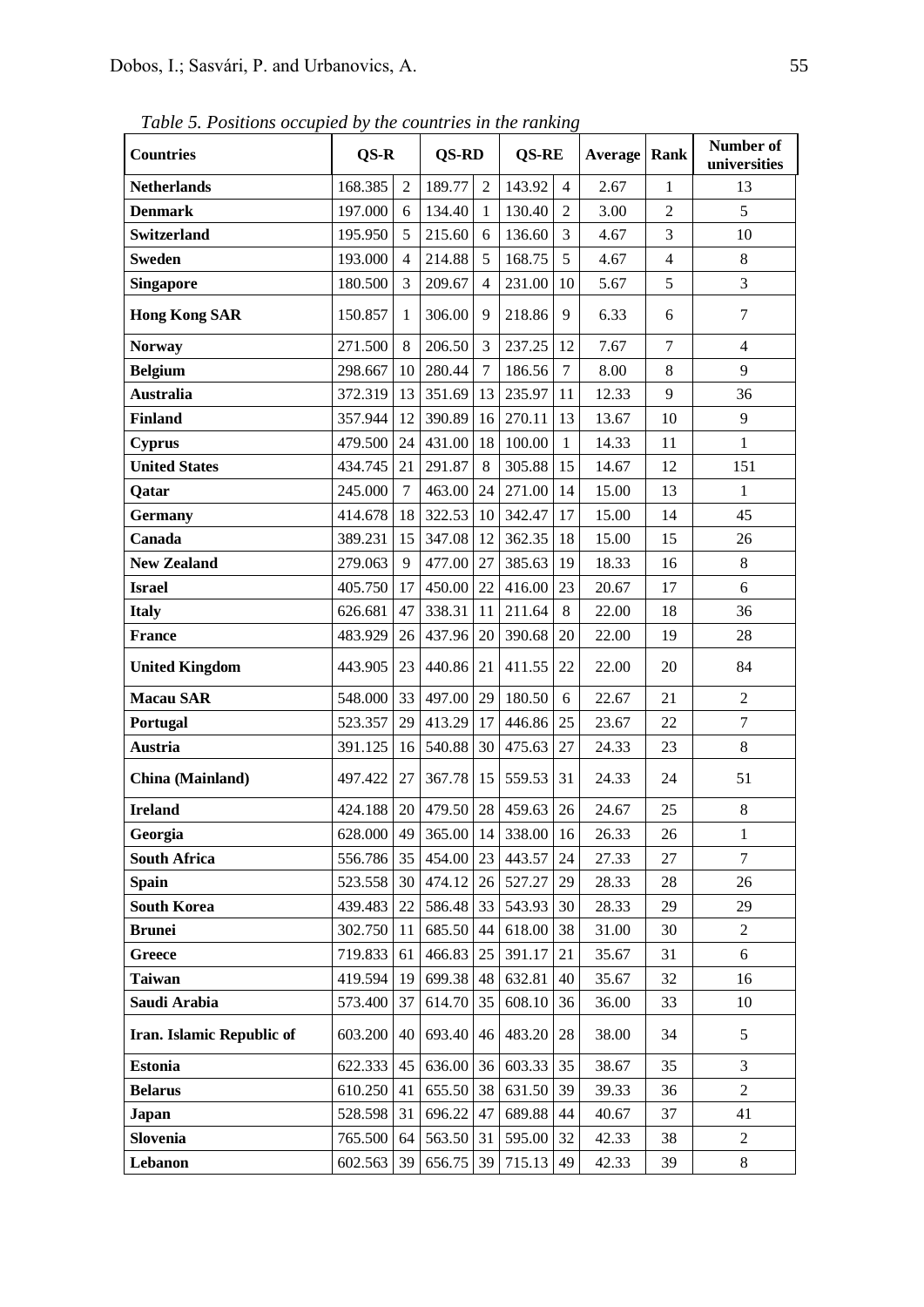| <b>Countries</b>            | QS-R    |    | QS-RD     |    | <b>QS-RE</b> |    | Average | Rank | Number of<br>universities |
|-----------------------------|---------|----|-----------|----|--------------|----|---------|------|---------------------------|
| Oman                        | 375.500 | 14 | 800.00 65 |    | 757.00       | 51 | 43.33   | 40   | 1                         |
| <b>Bulgaria</b>             | 628.000 | 48 | 685.00    | 43 | 636.00       | 41 | 44.00   | 41   | 1                         |
| <b>Turkey</b>               | 704.944 | 59 | 654.56    | 37 | 613.33       | 37 | 44.33   | 42   | 9                         |
| India                       | 584.405 | 38 | 764.95    | 63 | 600.90       | 33 | 44.67   | 43   | 21                        |
| <b>Brazil</b>               | 653.679 | 51 | 591.14    | 34 | 775.07       | 53 | 46.00   | 44   | 14                        |
| <b>United Arab Emirates</b> | 536.000 | 32 | 764.13    | 61 | 691.38       | 46 | 46.33   | 45   | 8                         |
| <b>Russia</b>               | 481.036 | 25 | 745.46    | 58 | 791.21       | 56 | 46.33   | 46   | 28                        |
| <b>Malta</b>                | 903.000 | 77 | 581.00    | 32 | 601.00       | 34 | 47.67   | 47   | $\mathbf{1}$              |
| Egypt                       | 696.125 | 58 | 434.25    | 19 | 837.75       | 66 | 47.67   | 48   | $\overline{4}$            |
| <b>Chile</b>                | 668.150 | 53 | 721.30    | 49 | 689.60       | 43 | 48.33   | 49   | 10                        |
| <b>Czech Republic</b>       | 621.300 | 44 | 743.80    | 57 | 709.90       | 48 | 49.67   | 50   | 10                        |
| Pakistan                    | 653.214 | 50 | 741.43    | 55 | 690.00       | 45 | 50.00   | 51   | $\tau$                    |
| <b>Malaysia</b>             | 551.200 | 34 | 759.55    | 60 | 807.70       | 59 | 51.00   | 52   | 20                        |
| <b>Jordan</b>               | 778.250 | 65 | 671.50    | 40 | 726.00       | 50 | 51.67   | 53   | $\overline{4}$            |
| Peru                        | 688.667 | 55 | 738.33    | 53 | 771.33       | 52 | 53.33   | 54   | 3                         |
| <b>Argentina</b>            | 616.346 | 43 | 743.54    | 56 | 826.46       | 61 | 53.33   | 55   | 13                        |
| <b>Hungary</b>              | 744.000 | 63 | 735.75    | 52 | 708.88       | 47 | 54.00   | 56   | 8                         |
| <b>Philippines</b>          | 707.625 | 60 | 674.00    | 41 | 831.75       | 62 | 54.33   | 57   | $\overline{4}$            |
| <b>Mexico</b>               | 673.958 | 54 | 687.83    | 45 | 837.42       | 65 | 54.67   | 58   | 12                        |
| Poland                      | 800.133 | 68 | 751.00    | 59 | 689.60       | 42 | 56.33   | 59   | 15                        |
| <b>Ecuador</b>              | 861.500 | 71 | 740.67    | 54 | 786.00       | 55 | 60.00   | 60   | 3                         |
| Croatia                     | 903.000 | 74 | 684.50    | 42 | 868.00       | 67 | 61.00   | 61   | $\overline{2}$            |
| <b>Thailand</b>             | 658.375 | 52 | 764.25    | 62 | 880.88       | 70 | 61.33   | 62   | 8                         |
| Cuba                        | 517.000 | 28 | 957.00    | 79 | 981.00       | 78 | 61.67   | 63   | $\overline{2}$            |
| Lithuania                   | 727.125 | 62 | 826.75    | 68 | 792.25       | 57 | 62.33   | 64   | $\overline{4}$            |
| <b>Indonesia</b>            | 565.125 | 36 | 860.63    | 74 | 977.38       | 77 | 62.33   | 65   | $8\,$                     |
| Slovakia                    | 803.500 | 69 | 822.00    | 67 | 777.25 54    |    | 63.33   | 66   | $\overline{4}$            |
| Colombia                    | 625.364 | 46 | 856.73    | 73 | 907.36       | 73 | 64.00   | 67   | 11                        |
| <b>Costa Rica</b>           | 794.000 | 67 | 783.00    | 64 | 836.33       | 64 | 65.00   | 68   | 3                         |
| <b>Kazakhstan</b>           | 614.800 | 42 | 907.20    | 77 | 972.70       | 76 | 65.00   | 69   | 10                        |
| <b>Uruguay</b>              | 690.250 | 56 | 846.00    | 71 | 877.00       | 69 | 65.33   | 70   | $\overline{4}$            |
| Latvia                      | 845.000 | 70 | 812.00    | 66 | 833.67       | 63 | 66.33   | 71   | 3                         |
| <b>Vietnam</b>              | 903.000 | 80 | 721.50    | 50 | 905.50       | 71 | 67.00   | 72   | $\overline{2}$            |
| <b>Ukraine</b>              | 691.250 | 57 | 848.67    | 72 | 939.00       | 75 | 68.00   | 73   | 6                         |
| <b>Iraq</b>                 | 903.000 | 75 | 729.00    | 51 | 987.00       | 79 | 68.33   | 74   | $\overline{2}$            |
| Romania                     | 903.000 | 79 | 829.00    | 69 | 799.00       | 58 | 68.67   | 75   | $\overline{2}$            |
| Kuwait                      | 903.000 | 76 | 887.33    | 76 | 824.33       | 60 | 70.67   | 76   | 3                         |
| <b>Bahrain</b>              | 791.000 | 66 | 969.50    | 80 | 873.00       | 68 | 71.33   | 77   | $\overline{2}$            |
| <b>Bangladesh</b>           | 903.000 | 73 | 838.50    | 70 | 922.50       | 74 | 72.33   | 78   | $\overline{2}$            |
| <b>Venezuela</b>            | 871.875 | 72 | 887.00    | 75 | 906.25       | 72 | 73.00   | 79   | $\overline{4}$            |
| Panama                      | 903.000 | 78 | 931.00    | 78 | 997.00       | 80 | 78.67   | 80   | $\mathbf{1}$              |

Source: Our own editing based on SciVal data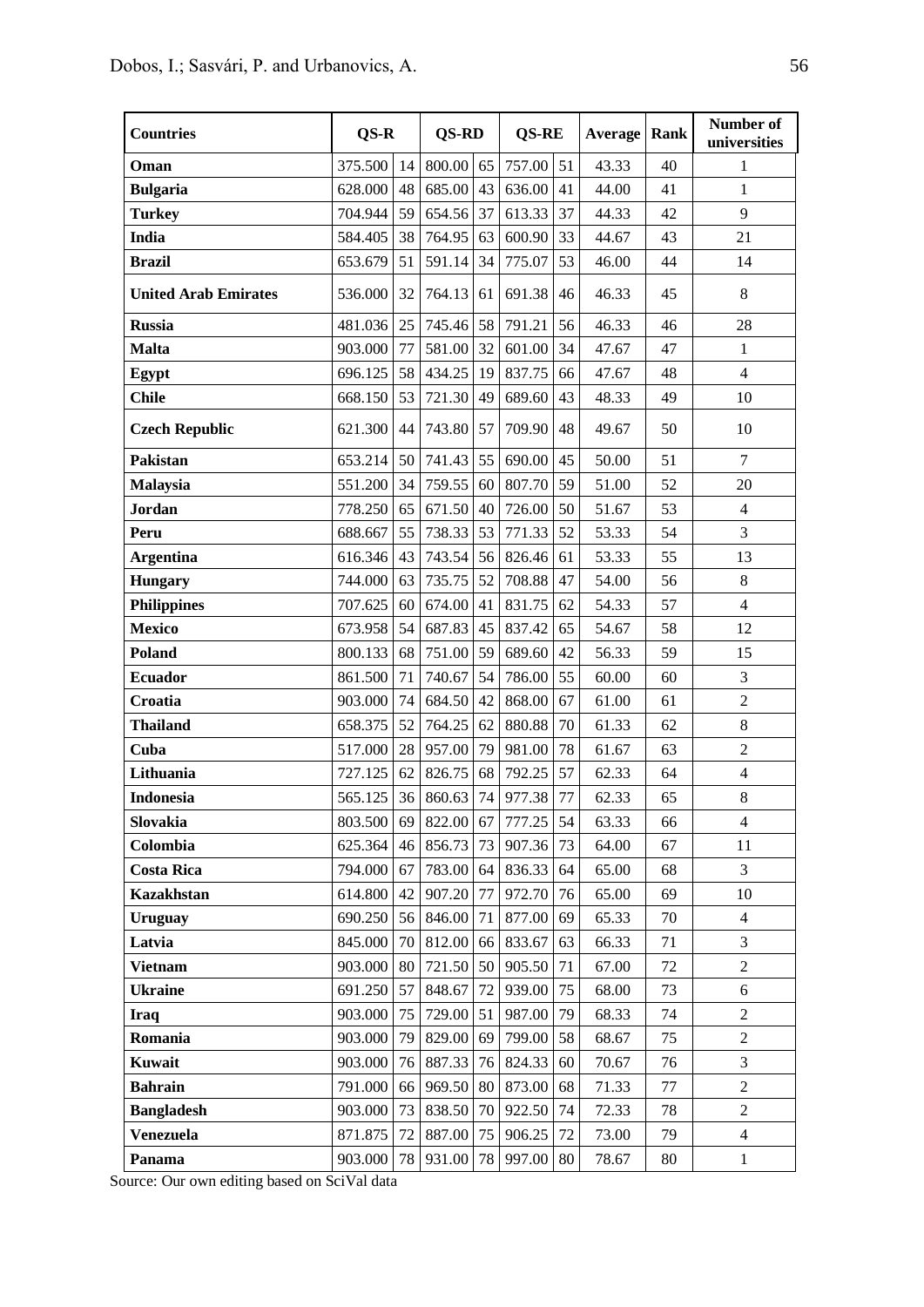Contrary to the expectation that the United States and the United Kingdom would be in the top ten countries in the list, the sequenced ranking showed that the top 10 of the 80 countries included eight Western European countries as well as two Far Eastern city-states, namely Hong Kong and Singapore. The bottom 10 positions are shared by Middle Eastern (3 countries), Eastern European (3 countries), Latin American (2 countries), and South Asian (2 countries) states.

It is also observable that most of the larger, economically developed states reached positions from 11th to 20th such as the United States, the United Kingdom, Germany, France and Italy. Interestingly, the positions of the BRIC states show a much wider variation: China ranks  $24<sup>th</sup>$ , South Africa  $27<sup>th</sup>$ , India  $43<sup>rd</sup>$ , Brazil  $44<sup>th</sup>$ , and Russia is placed  $46<sup>th</sup>$ .

## **Summary**

Numerous works in the international literature have already addressed the indicator systems of international university rankings and their relation to each other as well as to the final ranking of institutions. In these works, as described in the introduction, the indicators were basically divided into several pillars. One group included indicators of the university's researcher reputation and citations while the other group included indicators of employer appreciation, the ratio of domestic and foreign students and the number of foreign workers.

The authors found significant relationships between the indicators of the former group, which also shape the final rank for each university. Beyond this, our present study tested how accurately the position of a given institution in the QS ranking can be predicted using only the indicators of research potential and performance.

In our analyses, we determined the alternative rankings for this question with the TOPSIS ranking method, using the basic variables collected from the SciVal database and, in the case of one variable, from the official websites of the universities and the ratios derived from them. Then, the values of these variables were compared with the official QS ranking. We concluded that both rankings were close to the ranking that was obtained by resolving the ties in the QS ranking. The "goodness" of the rankings was determined by Kendall  $\tau$ -b correlation based on Kemény distance. Our results also show that universities focusing on research excellence are more likely to have a good position in the QS university ranking.

In addition to the QS ranking, further research may focus on whether a similar conclusion can be drawn in the case of the other two major university rankings, THE and ARWU. In essence, the question is whether, and how accurately, the research and publication data obtained from the Scopus and SciVal databases can be used to predict the content of the official rankings.

## **References**

- Aguillo, I.F., Bar-Ilan, J., Levene, M. et al. Comparing university rankings. Scientometrics 85, 243–256 (2010). [CrossRef](https://doi.org/10.1007/s11192-010-0190-z)
- Daraio. C.. Bonaccorsi. A.. & Simar. L. (2015). Rankings and University Performance: A Conditional Multidimensional Approach. *European Journal of Operational Research.* 244(3). 918–930. [CrossRef](https://doi.org/10.1016/j.ejor.2015.02.005)
- Demeter. M. (2018). Theorizing international inequalities in communication and media studies. A field theory approach. *KOME*. 6(2). 92-110. [CrossRef](https://doi.org/10.17646/KOME.75692.94)
- Demeter. M. (2019). Bung the gap: Narrowing global north global south bias in measuring academic excellence by weighting with academic capital. *KOME*. 7(2). 1-16. [CrossRef](https://doi.org/10.17646/KOME.75672.40)